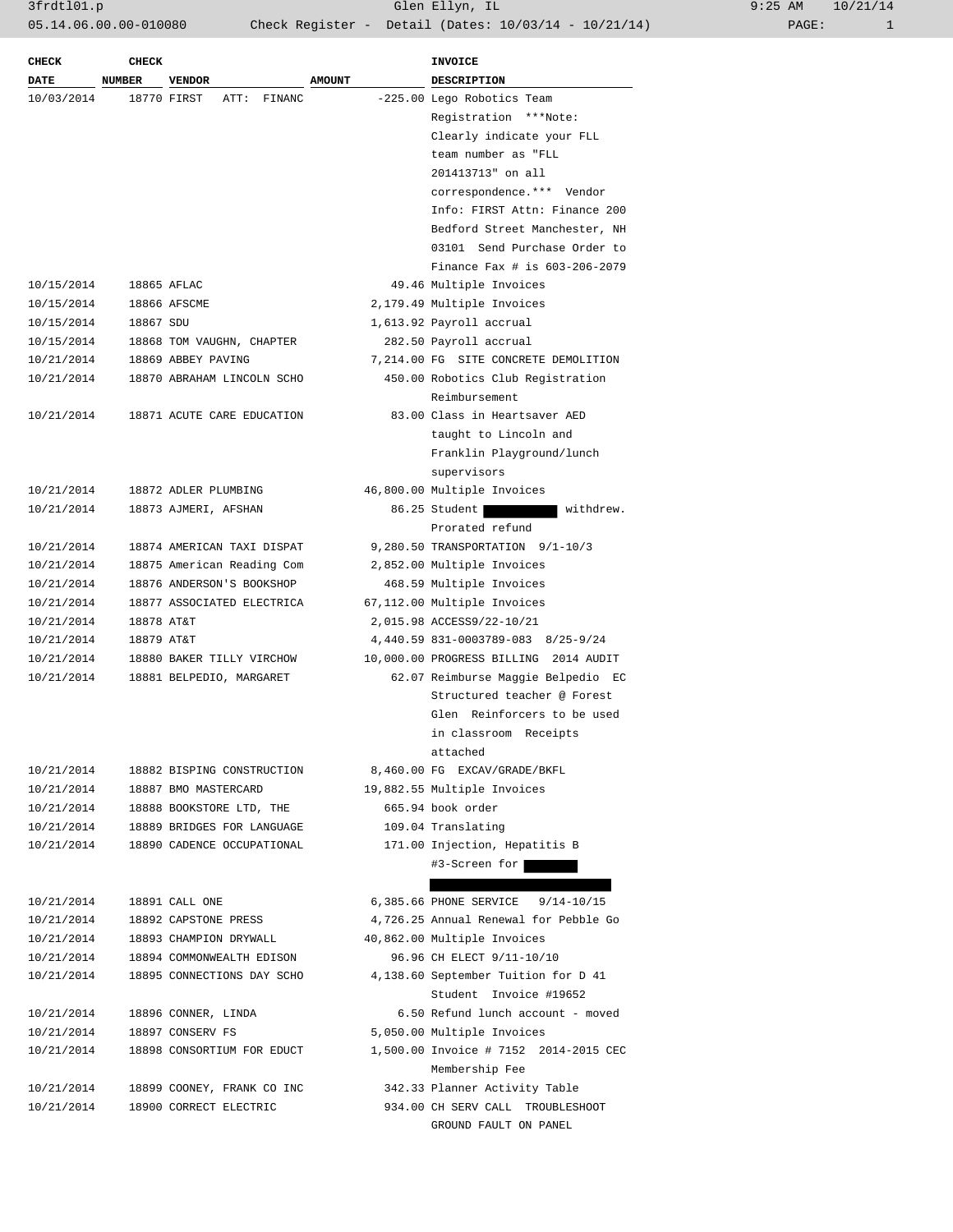| <b>DATE</b><br><b>NUMBER</b><br><b>VENDOR</b><br><b>AMOUNT</b><br><b>DESCRIPTION</b><br>3,082.00 Roofing repair work at AL,<br>10/21/2014<br>18901 CROWTHER ROOF& SHEET<br>FG, AL, CH, and Hadley<br>10/21/2014<br>18902 CULLIGAN WATER CONDI<br>110.00 CONSOLE RENTAL SEPT<br>50.00 Registration Fees for Alexis<br>10/21/2014<br>18903 DETTMER, ALEXIS<br>Dettmer - Speech Pathologist<br>for Training Webinar<br>Empowering Written Expression<br>in Children with CAS -<br>October 14, 2014<br>51.23 Marker Stand<br>10/21/2014<br>18904 DISCOUNT SCHOOL SUPP<br>2,286.00 Custodial subs to fill in at<br>10/21/2014<br>18905 DIVERSIFIED OFFICE C<br>Forest Glen, and Churchill<br>until new custodian was hired<br>1,655.23 Eco lab repairs to Hadleys<br>10/21/2014<br>18906 ECOLAB EQUIPMENT CO<br>oven<br>10/21/2014<br>18907 ELGIN SYMPHONY ORCHE<br>539.00 Music in the Middle/Elgin<br>Symphony Orchestra Field Trip<br>3<br>10/21/2014<br>18908 ELIM CHRISTIAN SERVI<br>6,124.23 September Tuition for D41<br>Student Invoice #146573<br>1,146.00 Fingerprints 9/30/14 -<br>10/21/2014<br>18909 FIRM SYSTEMS<br>Invoice #0915747-IN 24<br>Illinois Fingerprints @<br>\$31.25 ea. 24 FBI<br>Fingerprints @ \$16.50 ea.<br>85.95 Fitness Finders shoe tokens<br>10/21/2014<br>18910 FITNESS FINDERS<br>for Running Club<br>198.00 Follett Institute Training in<br>10/21/2014<br>18911 FOLLETT SCHOOL SOLUT<br>Geneva, IL.<br>10/21/2014<br>18912 FOLLETT SCHOOL SOLUT<br>636.59 Multiple Invoices<br>90,629.00 Multiple Invoices<br>10/21/2014<br>18913 FQC<br>9,261.00 Multiple Invoices<br>10/21/2014<br>18914 FRANCZEK RADELET & R<br>10/21/2014<br>70.00 Steak Fry Dinner; Gordon &<br>18915 GLEN ELLYN CHAMBER C<br>Krehbiel<br>10/21/2014<br>18916 GLEN ELLYN DIST#41 P<br>200.00 Funds for petty cash for Ben<br>Franklin and Abraham Lincoln<br>3,216.15 September Tuition for D41<br>10/21/2014<br>18917 GLENOAKS THERAPEUTIC<br>Student Invoice #TDS-N6587<br>10/21/2014<br>18918 HILDNER, LYNNA<br>75.73 On Ramp Bins for Elementary<br>Science/Steam<br>10/21/2014<br>18919 HOUGHTON MIFFLING RE<br>438.20 Multiple Invoices<br>10/21/2014<br>18920 ICE MOUNTAIN SPRING<br>82.40 FG SEPT WATER<br>10/21/2014<br>18921 ILLINOIS ASSN OF SCH<br>2,750.00 Multiple Invoices<br>10/21/2014<br>18922 ILLINOIS CENTRAL SCH<br>88,657.68 SEPT TRANSPORTATION<br>10/21/2014<br>18923 INTEGRYS ENERGY SERV<br>30,916.33 Multiple Invoices<br>6,500.00 YEARBOOKS DEPOSIT 2014-2015<br>10/21/2014<br>18924 JOSTENS<br>DEPPOSIT #1<br>3,463.65 Refund tuition paid for 1st<br>18925 KANGAS, STEPHANIE<br>10/21/2014<br>semester at prorated amount.<br>10/21/2014<br>18926 KHATTAB, FALASTIN<br>37.50 Translating for families in<br>Arabic<br>10/21/2014<br>18927 LEGO EDUCATION<br>83.00 Field Kit for the Lego<br>Robotics Team Your Order<br>number is: 0703433747<br>Lego<br>Team Number 11110<br>10/21/2014<br>18928 LOWERY MCDONNELL<br>100,060.36 Multiple Invoices | <b>CHECK</b> | <b>CHECK</b> |  | <b>INVOICE</b> |
|-----------------------------------------------------------------------------------------------------------------------------------------------------------------------------------------------------------------------------------------------------------------------------------------------------------------------------------------------------------------------------------------------------------------------------------------------------------------------------------------------------------------------------------------------------------------------------------------------------------------------------------------------------------------------------------------------------------------------------------------------------------------------------------------------------------------------------------------------------------------------------------------------------------------------------------------------------------------------------------------------------------------------------------------------------------------------------------------------------------------------------------------------------------------------------------------------------------------------------------------------------------------------------------------------------------------------------------------------------------------------------------------------------------------------------------------------------------------------------------------------------------------------------------------------------------------------------------------------------------------------------------------------------------------------------------------------------------------------------------------------------------------------------------------------------------------------------------------------------------------------------------------------------------------------------------------------------------------------------------------------------------------------------------------------------------------------------------------------------------------------------------------------------------------------------------------------------------------------------------------------------------------------------------------------------------------------------------------------------------------------------------------------------------------------------------------------------------------------------------------------------------------------------------------------------------------------------------------------------------------------------------------------------------------------------------------------------------------------------------------------------------------------------------------------------------------------------------------------------------------------------------------------------------------------------------------------------------------------------------------|--------------|--------------|--|----------------|
|                                                                                                                                                                                                                                                                                                                                                                                                                                                                                                                                                                                                                                                                                                                                                                                                                                                                                                                                                                                                                                                                                                                                                                                                                                                                                                                                                                                                                                                                                                                                                                                                                                                                                                                                                                                                                                                                                                                                                                                                                                                                                                                                                                                                                                                                                                                                                                                                                                                                                                                                                                                                                                                                                                                                                                                                                                                                                                                                                                                         |              |              |  |                |
|                                                                                                                                                                                                                                                                                                                                                                                                                                                                                                                                                                                                                                                                                                                                                                                                                                                                                                                                                                                                                                                                                                                                                                                                                                                                                                                                                                                                                                                                                                                                                                                                                                                                                                                                                                                                                                                                                                                                                                                                                                                                                                                                                                                                                                                                                                                                                                                                                                                                                                                                                                                                                                                                                                                                                                                                                                                                                                                                                                                         |              |              |  |                |
|                                                                                                                                                                                                                                                                                                                                                                                                                                                                                                                                                                                                                                                                                                                                                                                                                                                                                                                                                                                                                                                                                                                                                                                                                                                                                                                                                                                                                                                                                                                                                                                                                                                                                                                                                                                                                                                                                                                                                                                                                                                                                                                                                                                                                                                                                                                                                                                                                                                                                                                                                                                                                                                                                                                                                                                                                                                                                                                                                                                         |              |              |  |                |
|                                                                                                                                                                                                                                                                                                                                                                                                                                                                                                                                                                                                                                                                                                                                                                                                                                                                                                                                                                                                                                                                                                                                                                                                                                                                                                                                                                                                                                                                                                                                                                                                                                                                                                                                                                                                                                                                                                                                                                                                                                                                                                                                                                                                                                                                                                                                                                                                                                                                                                                                                                                                                                                                                                                                                                                                                                                                                                                                                                                         |              |              |  |                |
|                                                                                                                                                                                                                                                                                                                                                                                                                                                                                                                                                                                                                                                                                                                                                                                                                                                                                                                                                                                                                                                                                                                                                                                                                                                                                                                                                                                                                                                                                                                                                                                                                                                                                                                                                                                                                                                                                                                                                                                                                                                                                                                                                                                                                                                                                                                                                                                                                                                                                                                                                                                                                                                                                                                                                                                                                                                                                                                                                                                         |              |              |  |                |
|                                                                                                                                                                                                                                                                                                                                                                                                                                                                                                                                                                                                                                                                                                                                                                                                                                                                                                                                                                                                                                                                                                                                                                                                                                                                                                                                                                                                                                                                                                                                                                                                                                                                                                                                                                                                                                                                                                                                                                                                                                                                                                                                                                                                                                                                                                                                                                                                                                                                                                                                                                                                                                                                                                                                                                                                                                                                                                                                                                                         |              |              |  |                |
|                                                                                                                                                                                                                                                                                                                                                                                                                                                                                                                                                                                                                                                                                                                                                                                                                                                                                                                                                                                                                                                                                                                                                                                                                                                                                                                                                                                                                                                                                                                                                                                                                                                                                                                                                                                                                                                                                                                                                                                                                                                                                                                                                                                                                                                                                                                                                                                                                                                                                                                                                                                                                                                                                                                                                                                                                                                                                                                                                                                         |              |              |  |                |
|                                                                                                                                                                                                                                                                                                                                                                                                                                                                                                                                                                                                                                                                                                                                                                                                                                                                                                                                                                                                                                                                                                                                                                                                                                                                                                                                                                                                                                                                                                                                                                                                                                                                                                                                                                                                                                                                                                                                                                                                                                                                                                                                                                                                                                                                                                                                                                                                                                                                                                                                                                                                                                                                                                                                                                                                                                                                                                                                                                                         |              |              |  |                |
|                                                                                                                                                                                                                                                                                                                                                                                                                                                                                                                                                                                                                                                                                                                                                                                                                                                                                                                                                                                                                                                                                                                                                                                                                                                                                                                                                                                                                                                                                                                                                                                                                                                                                                                                                                                                                                                                                                                                                                                                                                                                                                                                                                                                                                                                                                                                                                                                                                                                                                                                                                                                                                                                                                                                                                                                                                                                                                                                                                                         |              |              |  |                |
|                                                                                                                                                                                                                                                                                                                                                                                                                                                                                                                                                                                                                                                                                                                                                                                                                                                                                                                                                                                                                                                                                                                                                                                                                                                                                                                                                                                                                                                                                                                                                                                                                                                                                                                                                                                                                                                                                                                                                                                                                                                                                                                                                                                                                                                                                                                                                                                                                                                                                                                                                                                                                                                                                                                                                                                                                                                                                                                                                                                         |              |              |  |                |
|                                                                                                                                                                                                                                                                                                                                                                                                                                                                                                                                                                                                                                                                                                                                                                                                                                                                                                                                                                                                                                                                                                                                                                                                                                                                                                                                                                                                                                                                                                                                                                                                                                                                                                                                                                                                                                                                                                                                                                                                                                                                                                                                                                                                                                                                                                                                                                                                                                                                                                                                                                                                                                                                                                                                                                                                                                                                                                                                                                                         |              |              |  |                |
|                                                                                                                                                                                                                                                                                                                                                                                                                                                                                                                                                                                                                                                                                                                                                                                                                                                                                                                                                                                                                                                                                                                                                                                                                                                                                                                                                                                                                                                                                                                                                                                                                                                                                                                                                                                                                                                                                                                                                                                                                                                                                                                                                                                                                                                                                                                                                                                                                                                                                                                                                                                                                                                                                                                                                                                                                                                                                                                                                                                         |              |              |  |                |
|                                                                                                                                                                                                                                                                                                                                                                                                                                                                                                                                                                                                                                                                                                                                                                                                                                                                                                                                                                                                                                                                                                                                                                                                                                                                                                                                                                                                                                                                                                                                                                                                                                                                                                                                                                                                                                                                                                                                                                                                                                                                                                                                                                                                                                                                                                                                                                                                                                                                                                                                                                                                                                                                                                                                                                                                                                                                                                                                                                                         |              |              |  |                |
|                                                                                                                                                                                                                                                                                                                                                                                                                                                                                                                                                                                                                                                                                                                                                                                                                                                                                                                                                                                                                                                                                                                                                                                                                                                                                                                                                                                                                                                                                                                                                                                                                                                                                                                                                                                                                                                                                                                                                                                                                                                                                                                                                                                                                                                                                                                                                                                                                                                                                                                                                                                                                                                                                                                                                                                                                                                                                                                                                                                         |              |              |  |                |
|                                                                                                                                                                                                                                                                                                                                                                                                                                                                                                                                                                                                                                                                                                                                                                                                                                                                                                                                                                                                                                                                                                                                                                                                                                                                                                                                                                                                                                                                                                                                                                                                                                                                                                                                                                                                                                                                                                                                                                                                                                                                                                                                                                                                                                                                                                                                                                                                                                                                                                                                                                                                                                                                                                                                                                                                                                                                                                                                                                                         |              |              |  |                |
|                                                                                                                                                                                                                                                                                                                                                                                                                                                                                                                                                                                                                                                                                                                                                                                                                                                                                                                                                                                                                                                                                                                                                                                                                                                                                                                                                                                                                                                                                                                                                                                                                                                                                                                                                                                                                                                                                                                                                                                                                                                                                                                                                                                                                                                                                                                                                                                                                                                                                                                                                                                                                                                                                                                                                                                                                                                                                                                                                                                         |              |              |  |                |
|                                                                                                                                                                                                                                                                                                                                                                                                                                                                                                                                                                                                                                                                                                                                                                                                                                                                                                                                                                                                                                                                                                                                                                                                                                                                                                                                                                                                                                                                                                                                                                                                                                                                                                                                                                                                                                                                                                                                                                                                                                                                                                                                                                                                                                                                                                                                                                                                                                                                                                                                                                                                                                                                                                                                                                                                                                                                                                                                                                                         |              |              |  |                |
|                                                                                                                                                                                                                                                                                                                                                                                                                                                                                                                                                                                                                                                                                                                                                                                                                                                                                                                                                                                                                                                                                                                                                                                                                                                                                                                                                                                                                                                                                                                                                                                                                                                                                                                                                                                                                                                                                                                                                                                                                                                                                                                                                                                                                                                                                                                                                                                                                                                                                                                                                                                                                                                                                                                                                                                                                                                                                                                                                                                         |              |              |  |                |
|                                                                                                                                                                                                                                                                                                                                                                                                                                                                                                                                                                                                                                                                                                                                                                                                                                                                                                                                                                                                                                                                                                                                                                                                                                                                                                                                                                                                                                                                                                                                                                                                                                                                                                                                                                                                                                                                                                                                                                                                                                                                                                                                                                                                                                                                                                                                                                                                                                                                                                                                                                                                                                                                                                                                                                                                                                                                                                                                                                                         |              |              |  |                |
|                                                                                                                                                                                                                                                                                                                                                                                                                                                                                                                                                                                                                                                                                                                                                                                                                                                                                                                                                                                                                                                                                                                                                                                                                                                                                                                                                                                                                                                                                                                                                                                                                                                                                                                                                                                                                                                                                                                                                                                                                                                                                                                                                                                                                                                                                                                                                                                                                                                                                                                                                                                                                                                                                                                                                                                                                                                                                                                                                                                         |              |              |  |                |
|                                                                                                                                                                                                                                                                                                                                                                                                                                                                                                                                                                                                                                                                                                                                                                                                                                                                                                                                                                                                                                                                                                                                                                                                                                                                                                                                                                                                                                                                                                                                                                                                                                                                                                                                                                                                                                                                                                                                                                                                                                                                                                                                                                                                                                                                                                                                                                                                                                                                                                                                                                                                                                                                                                                                                                                                                                                                                                                                                                                         |              |              |  |                |
|                                                                                                                                                                                                                                                                                                                                                                                                                                                                                                                                                                                                                                                                                                                                                                                                                                                                                                                                                                                                                                                                                                                                                                                                                                                                                                                                                                                                                                                                                                                                                                                                                                                                                                                                                                                                                                                                                                                                                                                                                                                                                                                                                                                                                                                                                                                                                                                                                                                                                                                                                                                                                                                                                                                                                                                                                                                                                                                                                                                         |              |              |  |                |
|                                                                                                                                                                                                                                                                                                                                                                                                                                                                                                                                                                                                                                                                                                                                                                                                                                                                                                                                                                                                                                                                                                                                                                                                                                                                                                                                                                                                                                                                                                                                                                                                                                                                                                                                                                                                                                                                                                                                                                                                                                                                                                                                                                                                                                                                                                                                                                                                                                                                                                                                                                                                                                                                                                                                                                                                                                                                                                                                                                                         |              |              |  |                |
|                                                                                                                                                                                                                                                                                                                                                                                                                                                                                                                                                                                                                                                                                                                                                                                                                                                                                                                                                                                                                                                                                                                                                                                                                                                                                                                                                                                                                                                                                                                                                                                                                                                                                                                                                                                                                                                                                                                                                                                                                                                                                                                                                                                                                                                                                                                                                                                                                                                                                                                                                                                                                                                                                                                                                                                                                                                                                                                                                                                         |              |              |  |                |
|                                                                                                                                                                                                                                                                                                                                                                                                                                                                                                                                                                                                                                                                                                                                                                                                                                                                                                                                                                                                                                                                                                                                                                                                                                                                                                                                                                                                                                                                                                                                                                                                                                                                                                                                                                                                                                                                                                                                                                                                                                                                                                                                                                                                                                                                                                                                                                                                                                                                                                                                                                                                                                                                                                                                                                                                                                                                                                                                                                                         |              |              |  |                |
|                                                                                                                                                                                                                                                                                                                                                                                                                                                                                                                                                                                                                                                                                                                                                                                                                                                                                                                                                                                                                                                                                                                                                                                                                                                                                                                                                                                                                                                                                                                                                                                                                                                                                                                                                                                                                                                                                                                                                                                                                                                                                                                                                                                                                                                                                                                                                                                                                                                                                                                                                                                                                                                                                                                                                                                                                                                                                                                                                                                         |              |              |  |                |
|                                                                                                                                                                                                                                                                                                                                                                                                                                                                                                                                                                                                                                                                                                                                                                                                                                                                                                                                                                                                                                                                                                                                                                                                                                                                                                                                                                                                                                                                                                                                                                                                                                                                                                                                                                                                                                                                                                                                                                                                                                                                                                                                                                                                                                                                                                                                                                                                                                                                                                                                                                                                                                                                                                                                                                                                                                                                                                                                                                                         |              |              |  |                |
|                                                                                                                                                                                                                                                                                                                                                                                                                                                                                                                                                                                                                                                                                                                                                                                                                                                                                                                                                                                                                                                                                                                                                                                                                                                                                                                                                                                                                                                                                                                                                                                                                                                                                                                                                                                                                                                                                                                                                                                                                                                                                                                                                                                                                                                                                                                                                                                                                                                                                                                                                                                                                                                                                                                                                                                                                                                                                                                                                                                         |              |              |  |                |
|                                                                                                                                                                                                                                                                                                                                                                                                                                                                                                                                                                                                                                                                                                                                                                                                                                                                                                                                                                                                                                                                                                                                                                                                                                                                                                                                                                                                                                                                                                                                                                                                                                                                                                                                                                                                                                                                                                                                                                                                                                                                                                                                                                                                                                                                                                                                                                                                                                                                                                                                                                                                                                                                                                                                                                                                                                                                                                                                                                                         |              |              |  |                |
|                                                                                                                                                                                                                                                                                                                                                                                                                                                                                                                                                                                                                                                                                                                                                                                                                                                                                                                                                                                                                                                                                                                                                                                                                                                                                                                                                                                                                                                                                                                                                                                                                                                                                                                                                                                                                                                                                                                                                                                                                                                                                                                                                                                                                                                                                                                                                                                                                                                                                                                                                                                                                                                                                                                                                                                                                                                                                                                                                                                         |              |              |  |                |
|                                                                                                                                                                                                                                                                                                                                                                                                                                                                                                                                                                                                                                                                                                                                                                                                                                                                                                                                                                                                                                                                                                                                                                                                                                                                                                                                                                                                                                                                                                                                                                                                                                                                                                                                                                                                                                                                                                                                                                                                                                                                                                                                                                                                                                                                                                                                                                                                                                                                                                                                                                                                                                                                                                                                                                                                                                                                                                                                                                                         |              |              |  |                |
|                                                                                                                                                                                                                                                                                                                                                                                                                                                                                                                                                                                                                                                                                                                                                                                                                                                                                                                                                                                                                                                                                                                                                                                                                                                                                                                                                                                                                                                                                                                                                                                                                                                                                                                                                                                                                                                                                                                                                                                                                                                                                                                                                                                                                                                                                                                                                                                                                                                                                                                                                                                                                                                                                                                                                                                                                                                                                                                                                                                         |              |              |  |                |
|                                                                                                                                                                                                                                                                                                                                                                                                                                                                                                                                                                                                                                                                                                                                                                                                                                                                                                                                                                                                                                                                                                                                                                                                                                                                                                                                                                                                                                                                                                                                                                                                                                                                                                                                                                                                                                                                                                                                                                                                                                                                                                                                                                                                                                                                                                                                                                                                                                                                                                                                                                                                                                                                                                                                                                                                                                                                                                                                                                                         |              |              |  |                |
|                                                                                                                                                                                                                                                                                                                                                                                                                                                                                                                                                                                                                                                                                                                                                                                                                                                                                                                                                                                                                                                                                                                                                                                                                                                                                                                                                                                                                                                                                                                                                                                                                                                                                                                                                                                                                                                                                                                                                                                                                                                                                                                                                                                                                                                                                                                                                                                                                                                                                                                                                                                                                                                                                                                                                                                                                                                                                                                                                                                         |              |              |  |                |
|                                                                                                                                                                                                                                                                                                                                                                                                                                                                                                                                                                                                                                                                                                                                                                                                                                                                                                                                                                                                                                                                                                                                                                                                                                                                                                                                                                                                                                                                                                                                                                                                                                                                                                                                                                                                                                                                                                                                                                                                                                                                                                                                                                                                                                                                                                                                                                                                                                                                                                                                                                                                                                                                                                                                                                                                                                                                                                                                                                                         |              |              |  |                |
|                                                                                                                                                                                                                                                                                                                                                                                                                                                                                                                                                                                                                                                                                                                                                                                                                                                                                                                                                                                                                                                                                                                                                                                                                                                                                                                                                                                                                                                                                                                                                                                                                                                                                                                                                                                                                                                                                                                                                                                                                                                                                                                                                                                                                                                                                                                                                                                                                                                                                                                                                                                                                                                                                                                                                                                                                                                                                                                                                                                         |              |              |  |                |
|                                                                                                                                                                                                                                                                                                                                                                                                                                                                                                                                                                                                                                                                                                                                                                                                                                                                                                                                                                                                                                                                                                                                                                                                                                                                                                                                                                                                                                                                                                                                                                                                                                                                                                                                                                                                                                                                                                                                                                                                                                                                                                                                                                                                                                                                                                                                                                                                                                                                                                                                                                                                                                                                                                                                                                                                                                                                                                                                                                                         |              |              |  |                |
|                                                                                                                                                                                                                                                                                                                                                                                                                                                                                                                                                                                                                                                                                                                                                                                                                                                                                                                                                                                                                                                                                                                                                                                                                                                                                                                                                                                                                                                                                                                                                                                                                                                                                                                                                                                                                                                                                                                                                                                                                                                                                                                                                                                                                                                                                                                                                                                                                                                                                                                                                                                                                                                                                                                                                                                                                                                                                                                                                                                         |              |              |  |                |
|                                                                                                                                                                                                                                                                                                                                                                                                                                                                                                                                                                                                                                                                                                                                                                                                                                                                                                                                                                                                                                                                                                                                                                                                                                                                                                                                                                                                                                                                                                                                                                                                                                                                                                                                                                                                                                                                                                                                                                                                                                                                                                                                                                                                                                                                                                                                                                                                                                                                                                                                                                                                                                                                                                                                                                                                                                                                                                                                                                                         |              |              |  |                |
|                                                                                                                                                                                                                                                                                                                                                                                                                                                                                                                                                                                                                                                                                                                                                                                                                                                                                                                                                                                                                                                                                                                                                                                                                                                                                                                                                                                                                                                                                                                                                                                                                                                                                                                                                                                                                                                                                                                                                                                                                                                                                                                                                                                                                                                                                                                                                                                                                                                                                                                                                                                                                                                                                                                                                                                                                                                                                                                                                                                         |              |              |  |                |
|                                                                                                                                                                                                                                                                                                                                                                                                                                                                                                                                                                                                                                                                                                                                                                                                                                                                                                                                                                                                                                                                                                                                                                                                                                                                                                                                                                                                                                                                                                                                                                                                                                                                                                                                                                                                                                                                                                                                                                                                                                                                                                                                                                                                                                                                                                                                                                                                                                                                                                                                                                                                                                                                                                                                                                                                                                                                                                                                                                                         |              |              |  |                |
|                                                                                                                                                                                                                                                                                                                                                                                                                                                                                                                                                                                                                                                                                                                                                                                                                                                                                                                                                                                                                                                                                                                                                                                                                                                                                                                                                                                                                                                                                                                                                                                                                                                                                                                                                                                                                                                                                                                                                                                                                                                                                                                                                                                                                                                                                                                                                                                                                                                                                                                                                                                                                                                                                                                                                                                                                                                                                                                                                                                         |              |              |  |                |
|                                                                                                                                                                                                                                                                                                                                                                                                                                                                                                                                                                                                                                                                                                                                                                                                                                                                                                                                                                                                                                                                                                                                                                                                                                                                                                                                                                                                                                                                                                                                                                                                                                                                                                                                                                                                                                                                                                                                                                                                                                                                                                                                                                                                                                                                                                                                                                                                                                                                                                                                                                                                                                                                                                                                                                                                                                                                                                                                                                                         |              |              |  |                |
|                                                                                                                                                                                                                                                                                                                                                                                                                                                                                                                                                                                                                                                                                                                                                                                                                                                                                                                                                                                                                                                                                                                                                                                                                                                                                                                                                                                                                                                                                                                                                                                                                                                                                                                                                                                                                                                                                                                                                                                                                                                                                                                                                                                                                                                                                                                                                                                                                                                                                                                                                                                                                                                                                                                                                                                                                                                                                                                                                                                         |              |              |  |                |
|                                                                                                                                                                                                                                                                                                                                                                                                                                                                                                                                                                                                                                                                                                                                                                                                                                                                                                                                                                                                                                                                                                                                                                                                                                                                                                                                                                                                                                                                                                                                                                                                                                                                                                                                                                                                                                                                                                                                                                                                                                                                                                                                                                                                                                                                                                                                                                                                                                                                                                                                                                                                                                                                                                                                                                                                                                                                                                                                                                                         |              |              |  |                |
|                                                                                                                                                                                                                                                                                                                                                                                                                                                                                                                                                                                                                                                                                                                                                                                                                                                                                                                                                                                                                                                                                                                                                                                                                                                                                                                                                                                                                                                                                                                                                                                                                                                                                                                                                                                                                                                                                                                                                                                                                                                                                                                                                                                                                                                                                                                                                                                                                                                                                                                                                                                                                                                                                                                                                                                                                                                                                                                                                                                         |              |              |  |                |
|                                                                                                                                                                                                                                                                                                                                                                                                                                                                                                                                                                                                                                                                                                                                                                                                                                                                                                                                                                                                                                                                                                                                                                                                                                                                                                                                                                                                                                                                                                                                                                                                                                                                                                                                                                                                                                                                                                                                                                                                                                                                                                                                                                                                                                                                                                                                                                                                                                                                                                                                                                                                                                                                                                                                                                                                                                                                                                                                                                                         |              |              |  |                |
|                                                                                                                                                                                                                                                                                                                                                                                                                                                                                                                                                                                                                                                                                                                                                                                                                                                                                                                                                                                                                                                                                                                                                                                                                                                                                                                                                                                                                                                                                                                                                                                                                                                                                                                                                                                                                                                                                                                                                                                                                                                                                                                                                                                                                                                                                                                                                                                                                                                                                                                                                                                                                                                                                                                                                                                                                                                                                                                                                                                         |              |              |  |                |
|                                                                                                                                                                                                                                                                                                                                                                                                                                                                                                                                                                                                                                                                                                                                                                                                                                                                                                                                                                                                                                                                                                                                                                                                                                                                                                                                                                                                                                                                                                                                                                                                                                                                                                                                                                                                                                                                                                                                                                                                                                                                                                                                                                                                                                                                                                                                                                                                                                                                                                                                                                                                                                                                                                                                                                                                                                                                                                                                                                                         |              |              |  |                |
|                                                                                                                                                                                                                                                                                                                                                                                                                                                                                                                                                                                                                                                                                                                                                                                                                                                                                                                                                                                                                                                                                                                                                                                                                                                                                                                                                                                                                                                                                                                                                                                                                                                                                                                                                                                                                                                                                                                                                                                                                                                                                                                                                                                                                                                                                                                                                                                                                                                                                                                                                                                                                                                                                                                                                                                                                                                                                                                                                                                         |              |              |  |                |
|                                                                                                                                                                                                                                                                                                                                                                                                                                                                                                                                                                                                                                                                                                                                                                                                                                                                                                                                                                                                                                                                                                                                                                                                                                                                                                                                                                                                                                                                                                                                                                                                                                                                                                                                                                                                                                                                                                                                                                                                                                                                                                                                                                                                                                                                                                                                                                                                                                                                                                                                                                                                                                                                                                                                                                                                                                                                                                                                                                                         |              |              |  |                |
|                                                                                                                                                                                                                                                                                                                                                                                                                                                                                                                                                                                                                                                                                                                                                                                                                                                                                                                                                                                                                                                                                                                                                                                                                                                                                                                                                                                                                                                                                                                                                                                                                                                                                                                                                                                                                                                                                                                                                                                                                                                                                                                                                                                                                                                                                                                                                                                                                                                                                                                                                                                                                                                                                                                                                                                                                                                                                                                                                                                         |              |              |  |                |
|                                                                                                                                                                                                                                                                                                                                                                                                                                                                                                                                                                                                                                                                                                                                                                                                                                                                                                                                                                                                                                                                                                                                                                                                                                                                                                                                                                                                                                                                                                                                                                                                                                                                                                                                                                                                                                                                                                                                                                                                                                                                                                                                                                                                                                                                                                                                                                                                                                                                                                                                                                                                                                                                                                                                                                                                                                                                                                                                                                                         |              |              |  |                |
|                                                                                                                                                                                                                                                                                                                                                                                                                                                                                                                                                                                                                                                                                                                                                                                                                                                                                                                                                                                                                                                                                                                                                                                                                                                                                                                                                                                                                                                                                                                                                                                                                                                                                                                                                                                                                                                                                                                                                                                                                                                                                                                                                                                                                                                                                                                                                                                                                                                                                                                                                                                                                                                                                                                                                                                                                                                                                                                                                                                         |              |              |  |                |
|                                                                                                                                                                                                                                                                                                                                                                                                                                                                                                                                                                                                                                                                                                                                                                                                                                                                                                                                                                                                                                                                                                                                                                                                                                                                                                                                                                                                                                                                                                                                                                                                                                                                                                                                                                                                                                                                                                                                                                                                                                                                                                                                                                                                                                                                                                                                                                                                                                                                                                                                                                                                                                                                                                                                                                                                                                                                                                                                                                                         |              |              |  |                |
|                                                                                                                                                                                                                                                                                                                                                                                                                                                                                                                                                                                                                                                                                                                                                                                                                                                                                                                                                                                                                                                                                                                                                                                                                                                                                                                                                                                                                                                                                                                                                                                                                                                                                                                                                                                                                                                                                                                                                                                                                                                                                                                                                                                                                                                                                                                                                                                                                                                                                                                                                                                                                                                                                                                                                                                                                                                                                                                                                                                         |              |              |  |                |
|                                                                                                                                                                                                                                                                                                                                                                                                                                                                                                                                                                                                                                                                                                                                                                                                                                                                                                                                                                                                                                                                                                                                                                                                                                                                                                                                                                                                                                                                                                                                                                                                                                                                                                                                                                                                                                                                                                                                                                                                                                                                                                                                                                                                                                                                                                                                                                                                                                                                                                                                                                                                                                                                                                                                                                                                                                                                                                                                                                                         |              |              |  |                |
|                                                                                                                                                                                                                                                                                                                                                                                                                                                                                                                                                                                                                                                                                                                                                                                                                                                                                                                                                                                                                                                                                                                                                                                                                                                                                                                                                                                                                                                                                                                                                                                                                                                                                                                                                                                                                                                                                                                                                                                                                                                                                                                                                                                                                                                                                                                                                                                                                                                                                                                                                                                                                                                                                                                                                                                                                                                                                                                                                                                         |              |              |  |                |
|                                                                                                                                                                                                                                                                                                                                                                                                                                                                                                                                                                                                                                                                                                                                                                                                                                                                                                                                                                                                                                                                                                                                                                                                                                                                                                                                                                                                                                                                                                                                                                                                                                                                                                                                                                                                                                                                                                                                                                                                                                                                                                                                                                                                                                                                                                                                                                                                                                                                                                                                                                                                                                                                                                                                                                                                                                                                                                                                                                                         |              |              |  |                |
|                                                                                                                                                                                                                                                                                                                                                                                                                                                                                                                                                                                                                                                                                                                                                                                                                                                                                                                                                                                                                                                                                                                                                                                                                                                                                                                                                                                                                                                                                                                                                                                                                                                                                                                                                                                                                                                                                                                                                                                                                                                                                                                                                                                                                                                                                                                                                                                                                                                                                                                                                                                                                                                                                                                                                                                                                                                                                                                                                                                         |              |              |  |                |
|                                                                                                                                                                                                                                                                                                                                                                                                                                                                                                                                                                                                                                                                                                                                                                                                                                                                                                                                                                                                                                                                                                                                                                                                                                                                                                                                                                                                                                                                                                                                                                                                                                                                                                                                                                                                                                                                                                                                                                                                                                                                                                                                                                                                                                                                                                                                                                                                                                                                                                                                                                                                                                                                                                                                                                                                                                                                                                                                                                                         |              |              |  |                |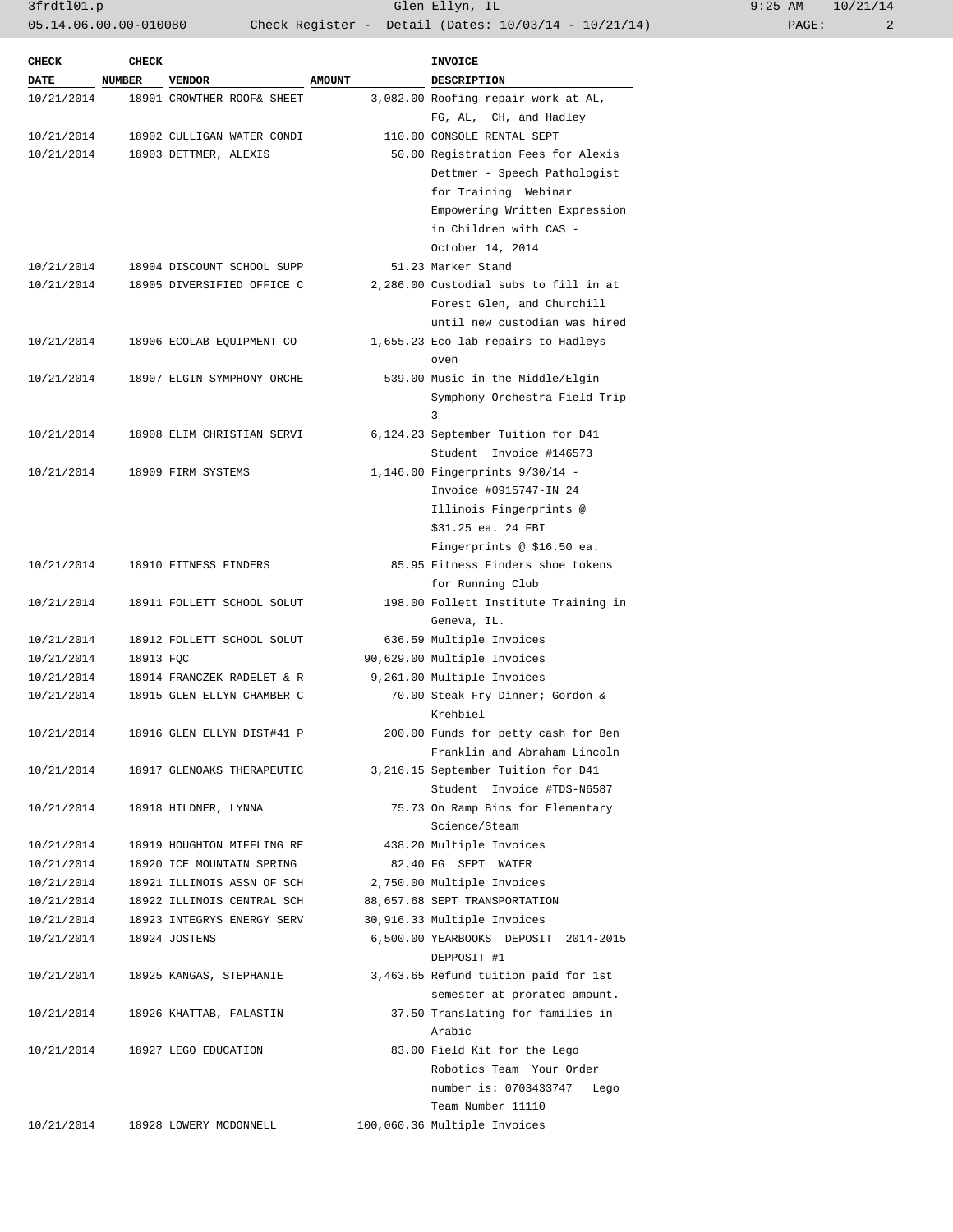3frdtl01.p Glen Ellyn, IL 9:25 AM 10/21/14 05.14.06.00.00-010080 Check Register - Detail (Dates: 10/03/14 - 10/21/14) PAGE: 3

| <b>CHECK</b> | <b>CHECK</b>  |                            |                    | <b>INVOICE</b>                          |
|--------------|---------------|----------------------------|--------------------|-----------------------------------------|
| <b>DATE</b>  | <b>NUMBER</b> | <b>VENDOR</b>              | <b>AMOUNT</b>      | <b>DESCRIPTION</b>                      |
| 10/21/2014   |               | 18929 LUSCOMBE MUSIC       |                    | 44.99 Music supplies                    |
| 10/21/2014   |               | 18930 M & E CONSTRUCTION C |                    | 24,840.00 Multiple Invoices             |
| 10/21/2014   |               | 18931 MACNEAL SCHOOL       |                    | 4,442.34 September Tuition for D41      |
|              |               |                            |                    | Student Invoice #12885                  |
| 10/21/2014   |               | 18932 MARQUARDT SCHOOL DIS |                    | 74,989.40 Food service - September 2014 |
| 10/21/2014   |               | 18933 METRO PROFESSIONAL P |                    | 5,042.81 Multiple Invoices              |
| 10/21/2014   |               | 18934 MPZ MASONRY INC      |                    | 180,000.00 Multiple Invoices            |
| 10/21/2014   |               | 18935 NASCO                |                    | 311.74 Multiple Invoices                |
| 10/21/2014   |               | 18936 NATL GEOGRAPHIC LEAR |                    | 427.56 Payment of Invoice--National     |
|              |               |                            |                    | Geographic Magazines--2nd               |
|              |               |                            |                    | Grade Steam National                    |
|              |               |                            |                    | Geographic Learning P.O. Box            |
|              |               |                            |                    | 4002913 Des Moines, IA                  |
|              |               |                            |                    | 50340-2913                              |
| 10/21/2014   |               | 18937 NCS PEARSON          |                    | 245.00 2014-2015 Annual AIMSWEB         |
|              |               |                            |                    | subscription for St Pets                |
|              |               |                            |                    | Special Education Dept Katie            |
|              |               |                            |                    | Adams                                   |
| 10/21/2014   |               | 18938 NETTOYER INC DBA LES |                    | 18.45 CAR WASHES                        |
| 10/21/2014   |               | 18939 NORTHERN ILLINOIS GA |                    | 1,006.71 Multiple Invoices              |
| 10/21/2014   |               | 18940 NORTHERN ILLINOIS GA |                    | 47.68 CSO GAS 9/05-10/7                 |
| 10/21/2014   |               | 18941 OAKELY-KAWA, ANGEL   |                    | 200.00 Multiple Invoices                |
| 10/21/2014   |               | 18942 OFFICE DEPOT         |                    | 785.18 Multiple Invoices                |
| 10/21/2014   |               | 18944 OLIVE GROVE LANDSCAP |                    | 33,163.38 Multiple Invoices             |
| 10/21/2014   |               | 18945 ORKIN LLC            |                    | 592.00 Multiple Invoices                |
| 10/21/2014   |               | 18946 PALOS SPORTS INC     |                    | 617.53 Multiple Invoices                |
| 10/21/2014   |               | 18947 PARKWAY FORMING      |                    | 70,920.00 Multiple Invoices             |
| 10/21/2014   |               | 18948 PEPPERS, PAT         |                    | 65.00 V-ball ref 10/2                   |
| 10/21/2014   |               | 18949 PJ'S CAMERA & PHOTO  |                    | 499.00 Multiple Invoices                |
| 10/21/2014   |               | 18950 PSYCHOLOGICAL ASSESS |                    | 64.00 Protocols for Psychologist L      |
|              |               |                            |                    | Puetz @ Forest Glen                     |
| 10/21/2014   |               | 18951 PUBLIC STORAGE       |                    | 1,629.00 Multiple Invoices              |
| 10/21/2014   |               | 18952 QUINLAN & FABISH MUS |                    | 3,110.00 Multiple Invoices              |
| 10/21/2014   |               | 18953 RAPTOR               |                    | 8,150.00 Raptor System Scanner system   |
|              |               |                            |                    | for all schools. Raptor P.O.            |
|              |               |                            |                    | Box 7966 Houston, TX                    |
|              |               |                            |                    | 77270-7968                              |
| 10/21/2014   |               | 18954 RONDEAU, LISA        |                    | 6.00 Reimbursement for previously       |
|              |               |                            |                    | lost library material.                  |
| 10/21/2014   |               | 18955 ROSCOE CO            |                    | 317.31 Multiple Invoices                |
| 10/21/2014   |               | 18956 S & K EXCAVATING & T | 317,520.00 CH SITE |                                         |
|              |               |                            |                    | UTILITIES/EXCAV/GRADING/BKFL            |
| 10/21/2014   |               | 18957 SAM'S CLUB           |                    | 466.95 Multiple Invoices                |
| 10/21/2014   |               | 18958 SASED                |                    | 800.00 2014 Summer School Tuition       |
|              |               |                            |                    | for D41 Student                         |
| 10/21/2014   |               | 18959 SCHOLASTIC MAGAZINES |                    | 445.01 HADLEY 7TH GRADE RESOURCES       |
|              |               |                            |                    | (SCHOLASTIC SCOPE) 3 TEACHERS           |
|              |               |                            |                    | = 15 SUBSCRIPTIONS EACH                 |
| 10/21/2014   |               | 18960 SCHOOL SPECIALTY     |                    | 522.20 Multiple Invoices                |
| 10/21/2014   |               | 18961 SEAL OF ILLINOIS     |                    | 8,422.68 September Tuition for 2 Dist   |
|              |               |                            |                    | 41 Students Invoice #4956               |
| 10/21/2014   |               | 18962 SEPTRAN INC          |                    | 40,652.78 Multiple Invoices             |
| 10/21/2014   |               | 18963 SHANAHAN, JENNIFER   |                    | 398.00 Fee Refund                       |
|              |               |                            |                    | due to financial                        |
|              |               |                            |                    | hardship                                |
| 10/21/2014   |               | 18964 SKYWARD INC          |                    | 55.00 Skyward Support                   |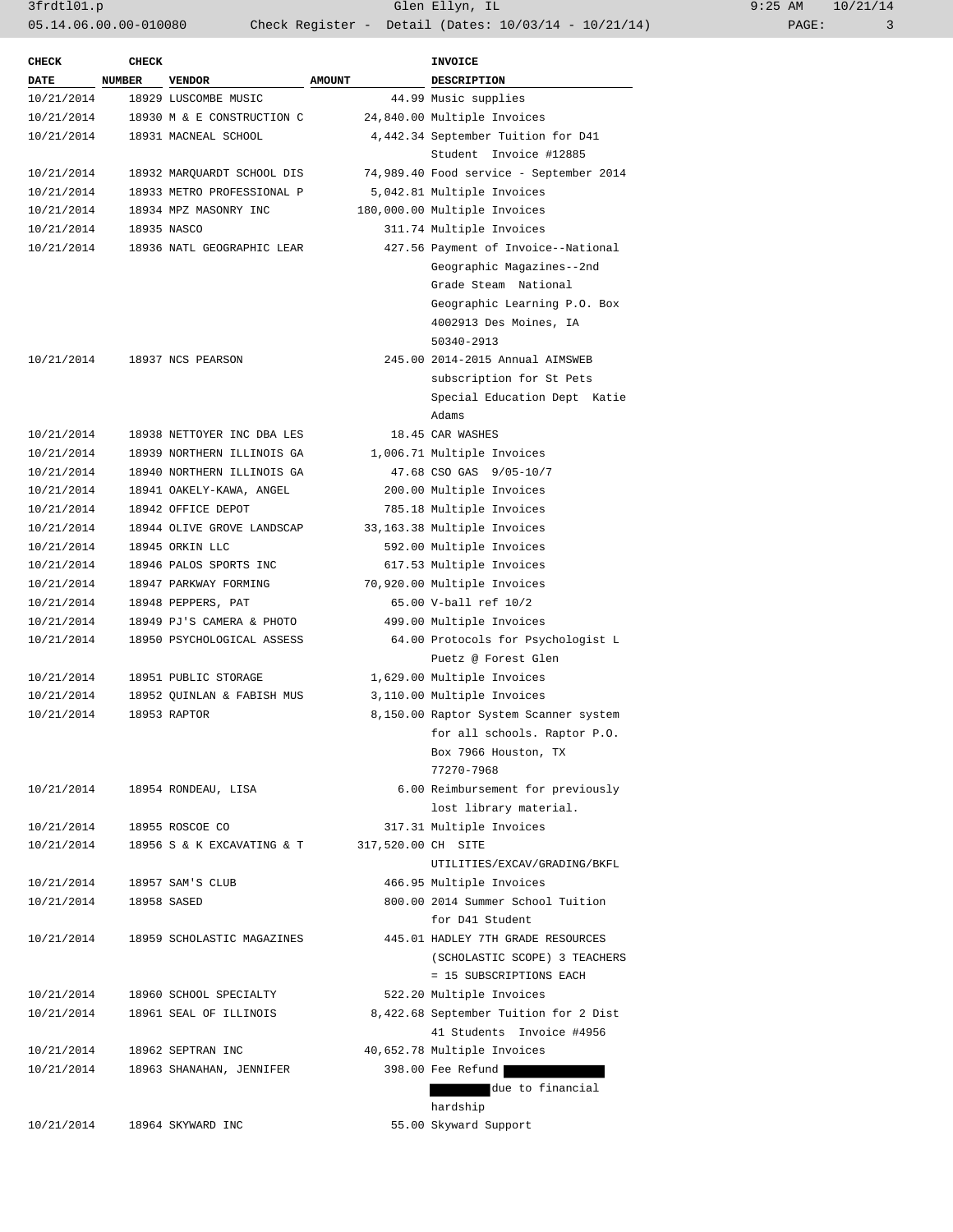| 9:25 AM |       | 10/21/14 |
|---------|-------|----------|
|         | PAGE: |          |

| <b>CHECK</b>                   | <b>CHECK</b>  |                                           |               | <b>INVOICE</b>                    |
|--------------------------------|---------------|-------------------------------------------|---------------|-----------------------------------|
| <b>DATE</b>                    | <b>NUMBER</b> | <b>VENDOR</b>                             | <b>AMOUNT</b> | <b>DESCRIPTION</b>                |
| 10/21/2014                     |               | 18966 SOARING EAGLE ACADEM                |               | 41,101.20 Multiple Invoices       |
| 10/21/2014                     |               | 18967 STAPLES ADVANTAGE                   |               | 357.64 Multiple Invoices          |
|                                |               | 10/21/2014 18968 STEEL MANAGEMENT         |               | 128,700.00 Multiple Invoices      |
| 10/21/2014 18969 TERRACON      |               |                                           |               | 9,257.00 Multiple Invoices        |
|                                |               | 10/21/2014 18970 THE BLIND SPOT           |               | 800.00 HD MINI BLINDS             |
| 10/21/2014                     |               | 18971 THE CENTER/ALRC                     |               | 160.00 Refugee and Immigrant      |
|                                |               |                                           |               | Conference                        |
| 10/21/2014                     |               | 18972 THE OMNI GROUP                      |               | 52.50 CPI 403(b) Plan Oversight   |
| 10/21/2014                     |               | 18973 TIGERDIRECT.COM                     |               | 1,107.19 Multiple Invoices        |
| 10/21/2014                     |               | 18974 TROYER, CHRISTY                     |               | 19.50 Reimbursement               |
| 10/21/2014                     |               | 18975 UNISOURCE GREAT LAKE                |               | 4,172.40 Multiple Invoices        |
| 10/21/2014                     |               | 18976 VANGUARD ENERGY SERV                |               | 202.36 GAS 9/1-9/30               |
| 10/21/2014                     |               | 18977 VERIZON WIRELESS                    |               | 967.35 CELL PHONES 8/27-9/26      |
| 10/21/2014                     |               | 18978 VILLAGE OF GLEN ELLY                |               | 3,322.90 Multiple Invoices        |
|                                |               | 10/21/2014 18979 VOLK, LAUREN             |               | 65.00 V-ball ref 10/9             |
| 10/21/2014                     |               | 18980 WEST MUSIC CO                       |               | 194.95 Mallets and Bass Xylophone |
|                                |               |                                           |               | stand                             |
| 10/21/2014                     |               | 18981 WORLD BOOK INC                      |               | 1,787.10 World Book Subscription  |
|                                |               |                                           |               | Renewal Vendor Info: World        |
|                                |               |                                           |               | Book 233 N Michigan Ave,          |
|                                |               |                                           |               | Suite 2000 Chicago IL 60601       |
|                                |               |                                           |               | Phone 800.975.3250 Fax            |
|                                |               |                                           |               | 888.922.3766                      |
|                                |               | 10/08/2014 201400158 ILLINOIS DEPT OF REV |               | 364.59 Payroll accrual            |
|                                |               | 10/08/2014 201400159 INTERNAL REV SERVICE |               | 2,000.90 Multiple Invoices        |
| 10/08/2014 201400160 T H I S   |               |                                           |               | 161.09 Multiple Invoices          |
|                                |               | 10/08/2014 201400161 TEACHERS RETIREMENT  |               | 903.21 Multiple Invoices          |
|                                |               | 10/08/2014 201400162 THE OMNI GROUP       |               | 500.00 Payroll accrual            |
|                                |               | 10/15/2014 201400163 GLEN ELLYN EDUCATION |               | 16,833.72 Multiple Invoices       |
|                                |               | 10/15/2014 201400165 ILLINOIS DEPT OF REV |               | 50,092.38 Multiple Invoices       |
|                                |               | 10/15/2014 201400166 INTERNAL REV SERVICE |               | 193, 315.11 Multiple Invoices     |
| 10/15/2014 201400167 T H I S   |               |                                           |               | 17,919.22 Multiple Invoices       |
|                                |               | 10/15/2014 201400168 TEACHERS RETIREMENT  |               | 101,368.49 Multiple Invoices      |
| 10/15/2014 201400169 WAGEWORKS |               |                                           |               | 5,551.06 Multiple Invoices        |
|                                |               | 10/15/2014 201400170 THE OMNI GROUP       |               | 39,130.59 Multiple Invoices       |
|                                |               | 10/20/2014 201400177 EDUCATIONAL BENEFIT  |               | 417,868.05 AD&D, dental, life and |
|                                |               |                                           |               | medical insurance October         |
|                                |               |                                           |               | 2014                              |
|                                |               | 10/20/2014 201400178 EFLEX GROUP          |               | 21,400.00 Semi-annual HRA fee     |
|                                |               | 10/20/2014 201400179 EFLEX GROUP          |               | 442.98 HRA - administration fees  |
|                                |               |                                           |               | Invoice# 386967                   |
| 10/16/2014 201400180 REV TRAK  |               |                                           |               | 1,205.76 RevTrak - September 2014 |
|                                |               | Totals for checks                         | 2,442,643.35  |                                   |